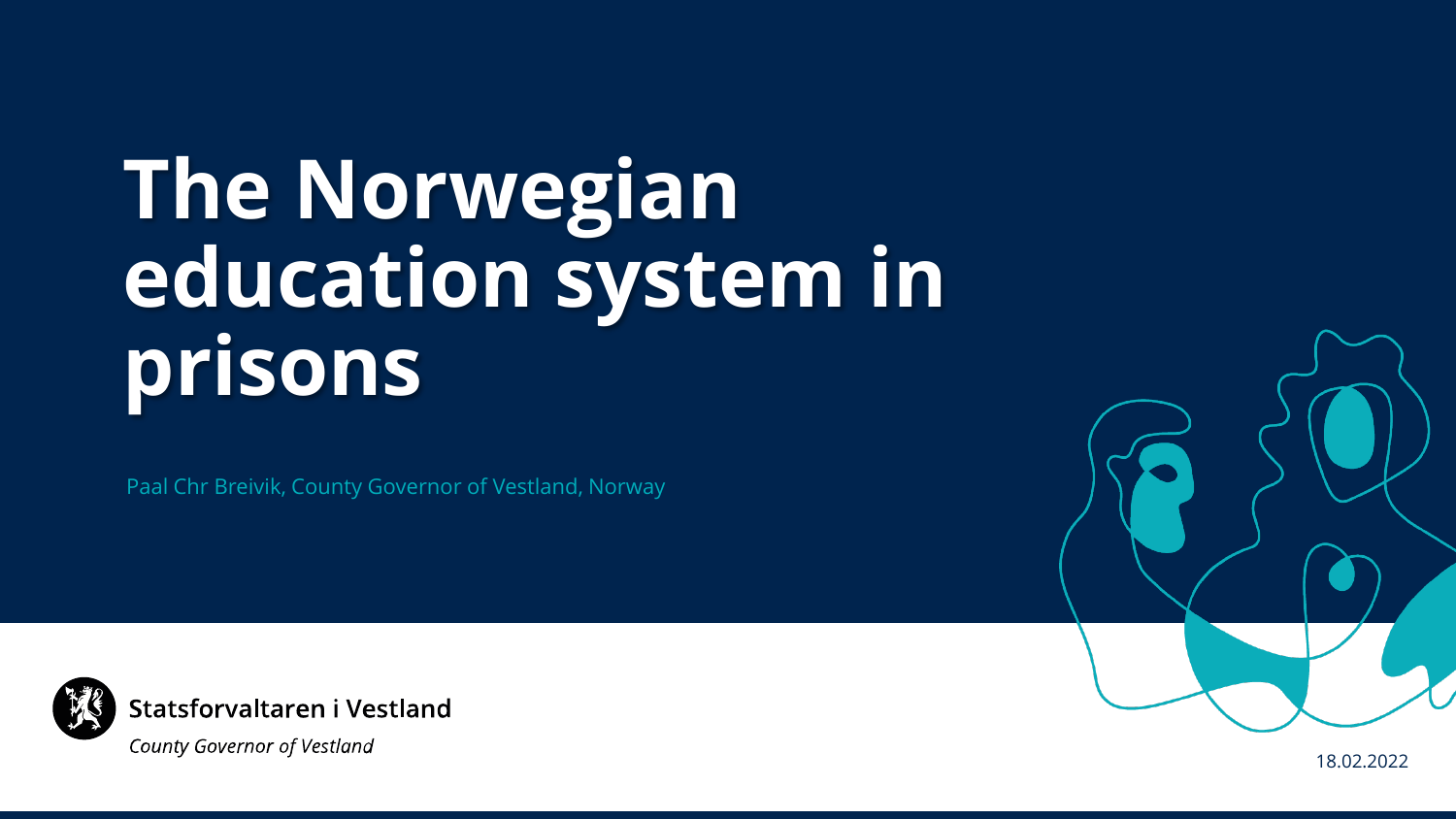

#### **Prison education in Norway – education act**

- The Norwegian **Education Act** guarantees prisoners the same access to education as other citizens and residents (since 2014).
- This applies to all ages, also adults.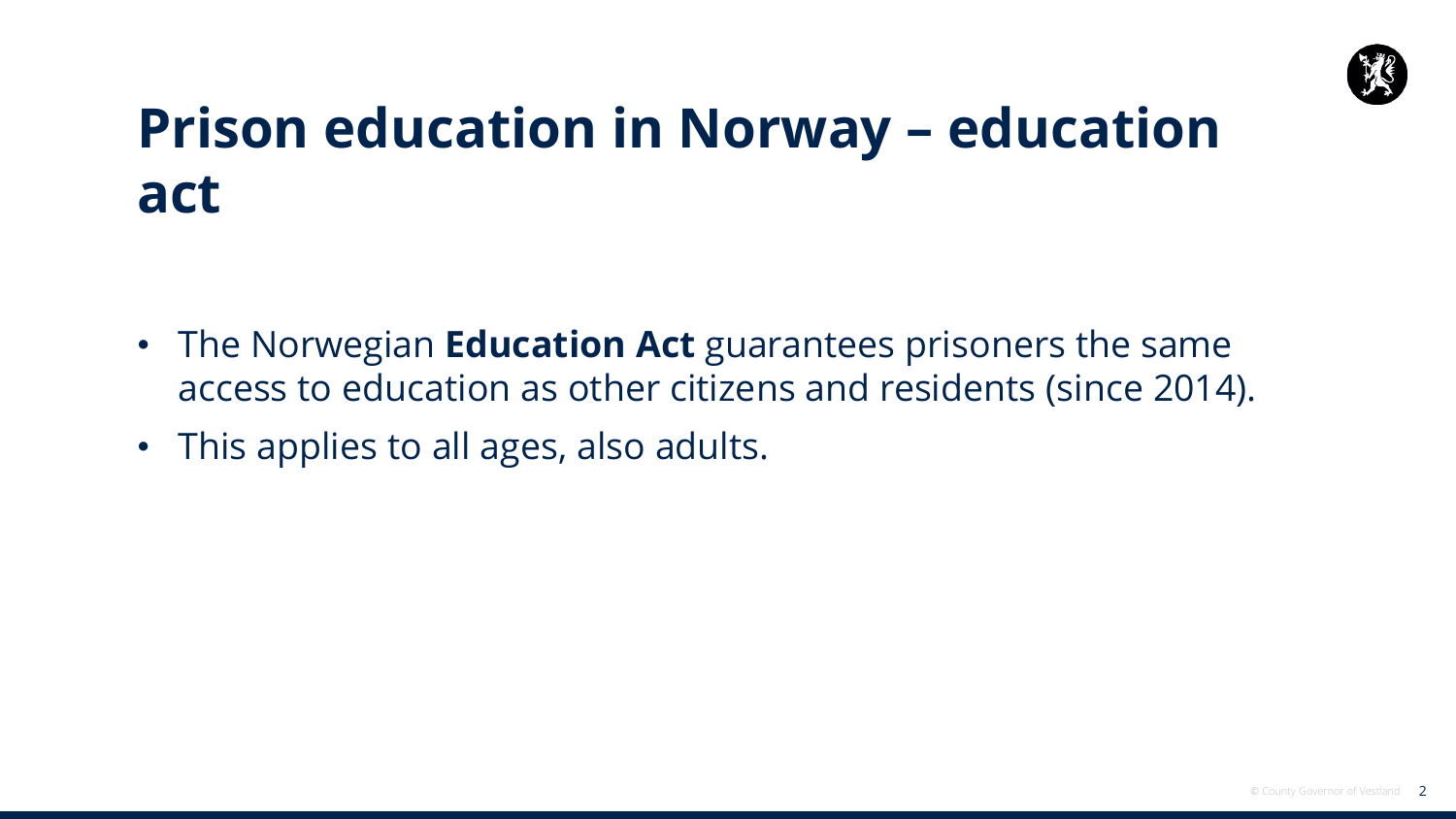

# **Who is responsible for education in prison? «The import model»**

- Prisoners have the same access to social services as other citizens.
- All non-penal functions are placed with bodies outside the prison.
- Aim: normalization and openness in an otherwise closed system.
- This ensures that other authorities, than the correctional services, are being held accountable and take responsibility for the reintegration of prisoners into society.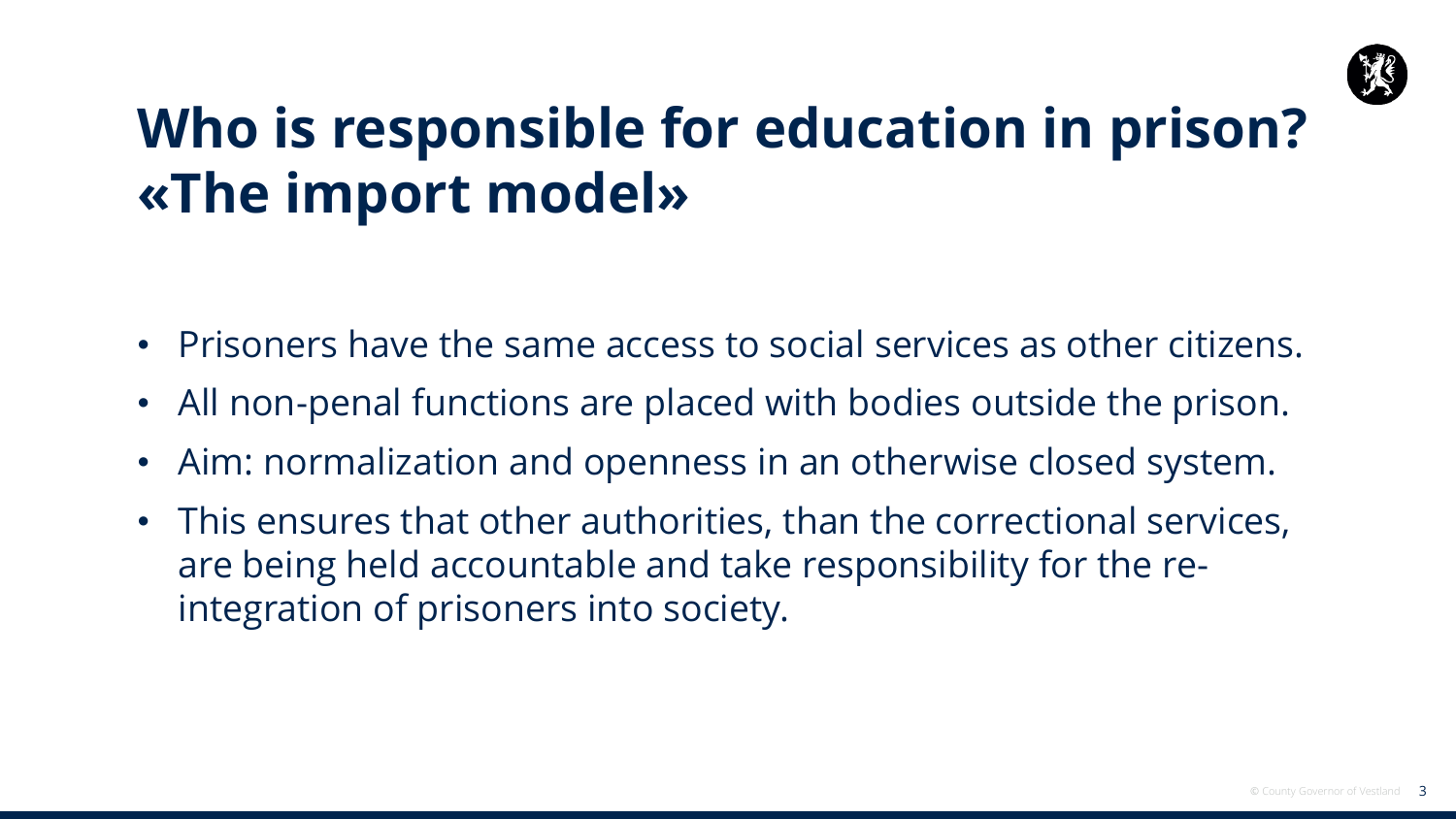

# **Who is responsible for education in prison? «The import model» - organization**

- Organization:
	- The school authorities are responsible for prison education.
	- The teaching is organized and carried out by an ordinary upper secondary school (also vocational training).
	- The prison school department operates as a "branch" of the main school.
	- Schools in all Norwegian prisons currently have established educational programs at the mandatory and upper secondary levels.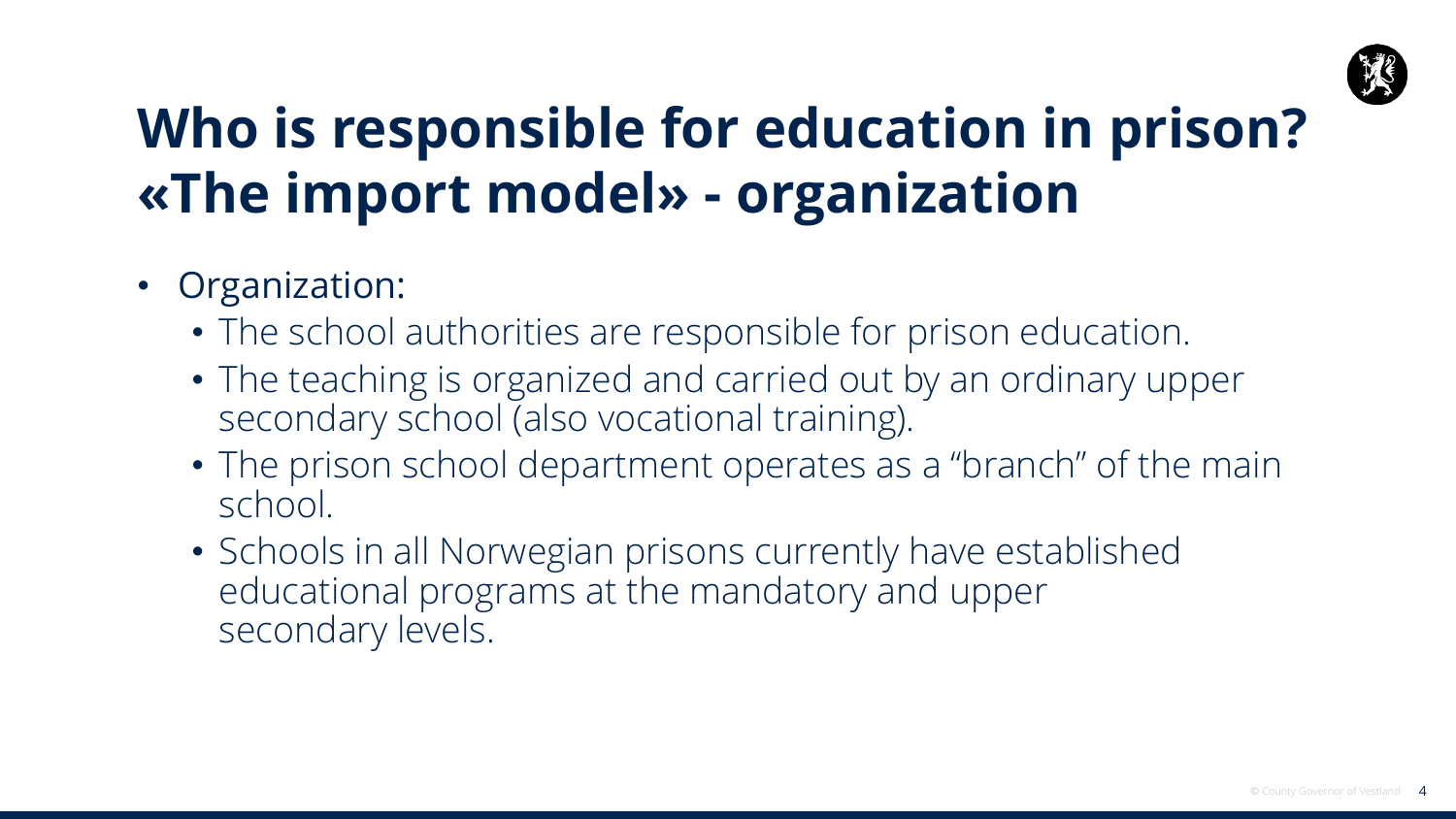

### **Who is responsible for education in prison? «The import model» - finances**

- Prison education is an earmarked state measure.
- In 2022 the subsidy seized down is aprox. 6000 GBP for every place of imprisonment. Seized down to number of teachers, there will be aprox. 7 – 8 teachers per 100 inmates.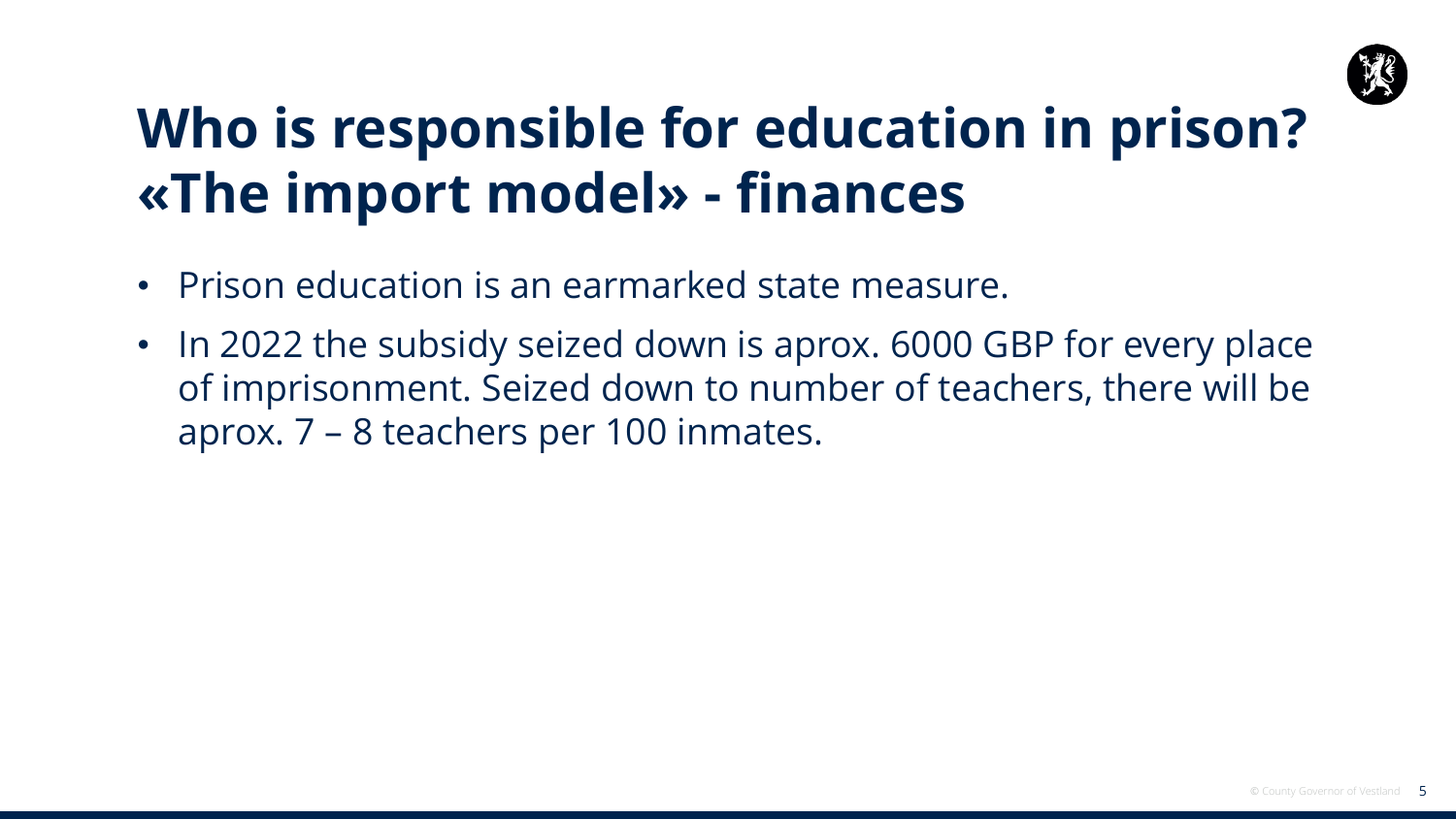

# **Some facts about the prison population in Norway**

- Prison capacity: aprox. 3600
- 58 prisons (physical different buildings)
- 2 institutions for juveniles (up to 18 years of age)
- Students: 1400 (average per day)
- Aprox. 440 teachers